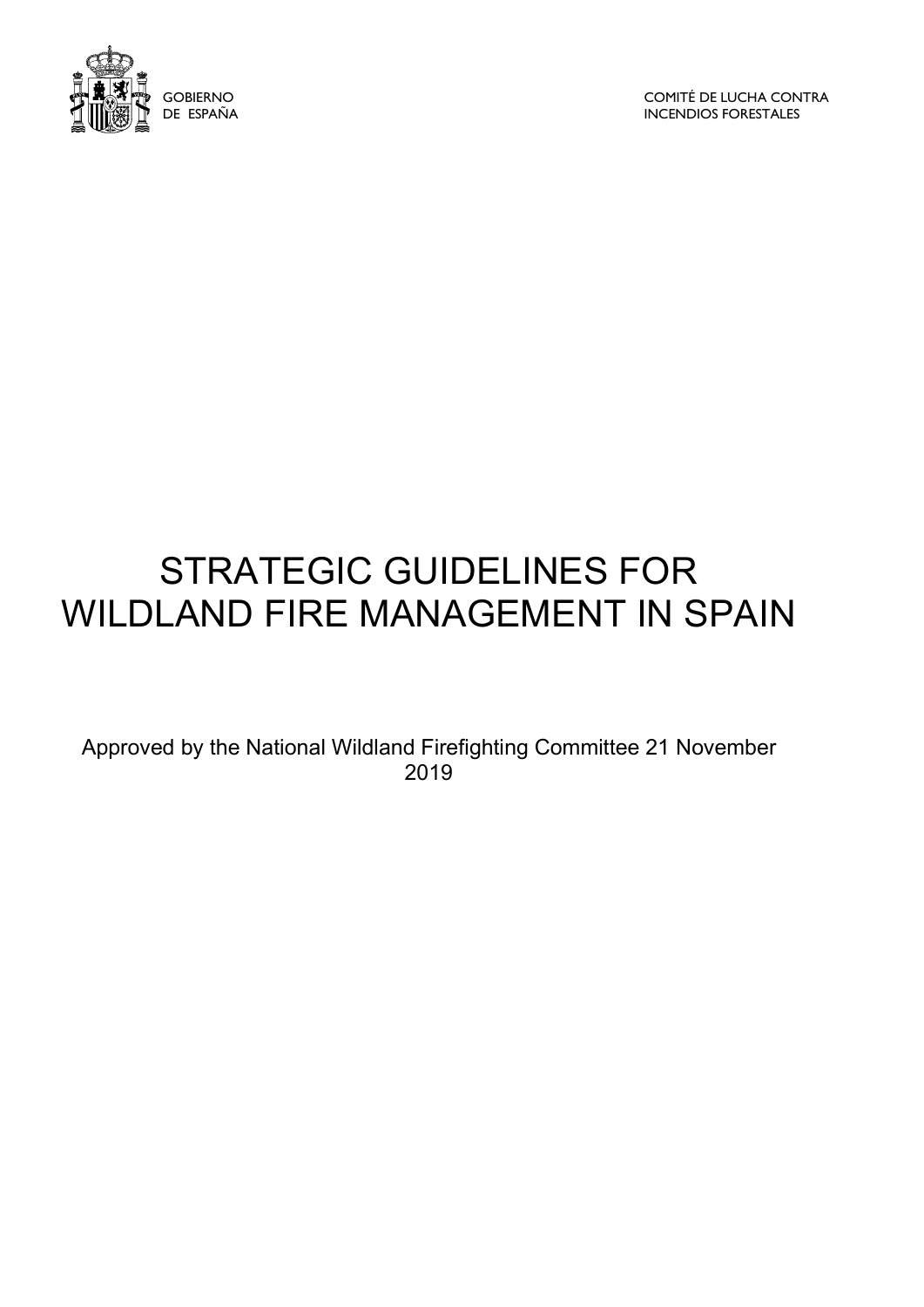

## 1. WHY IS A STRATEGY FOR MANAGING WILDLAND FIRES NECESSARY?

Spain has a longstanding wildland fire management system<sup>1</sup> that has been explicitly implemented by the forestry administration through the enactment of various regulations since the mid 19th century (1833 General Wildland Ordinances, 1847 Royal Order, 1848 Royal Order, 1858 Royal Order and so forth). In organizational terms, the system goes back to 1955, year in which the first specific government unit was established to protect willdlands from fires<sup>i</sup>. Subsequently, the 1957 Wildland Act (Ley de Montes) was the first systematic organizational step towards preventive, combative and reparative wildland fire measures. But the increasing severity of the phenomenon gave way to the approval of the Wildland Fire Act 81/1968, specifically regulating prevention, suppression and the protection of goods and persons, and sanctioning violations and restoring the affected forest wealth. Since then, the legislative, organizational and structural developments have been enhanced, particularly in current times since jurisdiction was transferred to the Autonomous Communities as set forth in the Spanish Constitution.

In this new constitutional framework, in 1994, the functions of the National Nature Protection Commission, a consultative body for cooperation between the central government and the Autonomous Communities, established by Act 4/1989, were laid down. The National Wildland Firefighting Committee (Comité de Lucha contra los Incendios Forestales - CLIF), in charge of nationally coordinating wildland fire management, was ascribed among other technical committees to this Commission. Since then, its work has been ongoing. The Spanish Forestry Strategy (1999) and the Spanish Forestry Plan (2002) emerged shortly thereafter to define common forestry policy to be coordinated by the central government and shared by the Autonomous Communities whose forestry plans were added to enhance the strategy. All considered wildland fires as one of their main objectives. The enactment of the 43/2003 Basic Wildland Act led to the repeal of Act 81/1968, and a specific chapter was set forth on wildland fires. In addition, several Acts, regulations, and general and specific plans have come at either Autonomous Community or Municipal level to tackle wildland fires from a forestry approach.

Legal instruments have also been developed in the sphere of civil protection and have recently been consolidated with the National Civil Protection System Act 17/2015 (Sistema Nacional de Protección Civil), to plan action in the face of wildland fire emergencies. The Basic Civil Protection legislation (Royal Decree 407/1992) established the need to act through special plans whose elaboration must meet the requirements of the Basic Guideline for emergency civil protection e in the event of wildland fires (This was renewed by Royal Decree 893/2013). This guideline, in turn, set forth a general planning structure (approved via the 24 October 2014 Council of Ministers Decision), special plans for the Autonomous Communities, and local action plans stemming from the former. Indeed, by virtue of Act 7/1985 regulating local regimes, local entities also exercise competences of their own in wildland fire prevention and suppression.

The implementation of these plans has meant that, over recent decades, the central government, Autonomous Communities and municipalities have developed an extensive and operative suppression undertaking made up of special air and land units whose capabilities to respond in the event of a risk of wildland fires has been tried and tested.

<sup>&</sup>lt;sup>1</sup> Wildland fire is understood to be a fire spreading out of control on forest fuel located on wildland.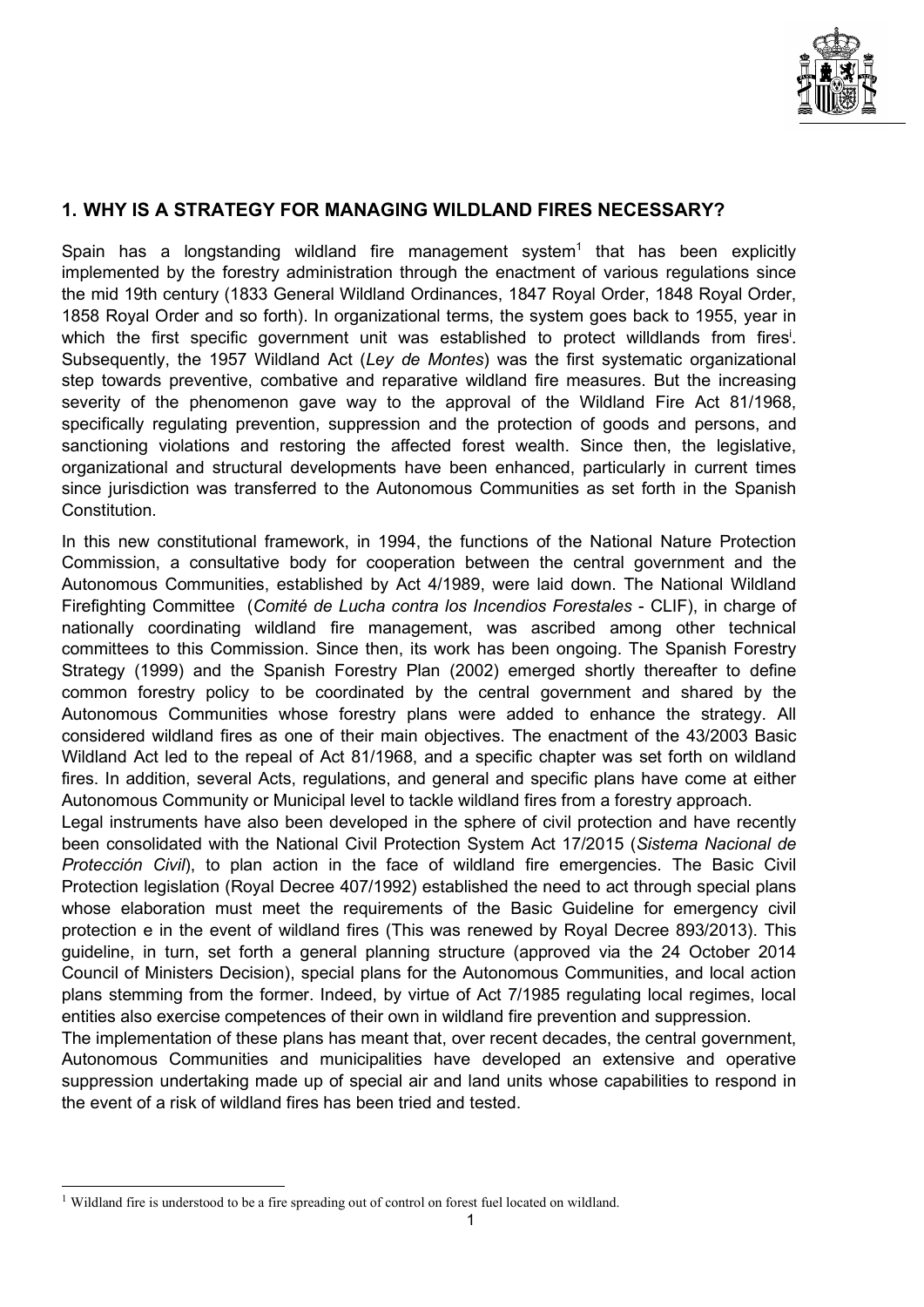

Judicially speaking, wildland fires have been codified as a crime in successive amendments to the Criminal Code, which, as of 1983, expressly included the environment. In 1994 the crimes and applicable sentences for wildland fires were revised, and the most recent amendments were made in 2015. Legislative amendments have gradually adjusted sentences to facilitate enforcement, serve as examples and dissuade those causing these fires. This legislative framework, coupled with a greater endowment of human and material resources to tackle criminal investigations, reflects a reinforcement of the preventive approach.

Insofar as investigation, Spain currently has more than 40 groups working regularly on wildland fires from a broad variety of disciplines<sup>ii</sup>, and this work has been stepped up over the years to delve into further knowledge on the phenomenon both in terms of its severe negative impact across the geography (mortality, desertification, etc.), and of the positive effects of controlled burns (improving habitats and grazing land, regeneration, and so forth) as well as action to tackle, control, prevent and manage them.

This entire regulatory, organizational and structural framework has contributed to the gradual reduction of the impact of wildland fires in terms of both their numbers and surface area. Yet wildland fires continue to be not only one of the most severe factors degrading our forest heritage, but also a threat to material goods and even human lives. They continue to pose a complex, cyclical recurring threat. Furthermore, climate change, coupled with social, economic and ecological change in rural areas, whose most visible effect is the accumulation of biomass due to changes in traditional land use, points towards the emergence of even more complex emergency situations entailing even more negative consequences.

Although the National Wildland Firefighting Committee collegiately performs a key role in coordinating the main levels of government with jurisdiction in this area, the strategic management of wildland fires continues to be tackled piecemeal, meaning that there is a need for a common framework for action nationwide, able to integrate all public and private actors with varying degrees of responsibility on this issue.

Therefore, and given the increasing complexity of the issue, a set of strategic guidelines are needed to set objectives, jointly define shared major lines of work, and identify the main stakeholders in society with a degree of responsibility to work with them. While this is the main justification for the need to establish Strategic Guidelines, there are other objective reasons, as listed below:

- Wildland fires are a cross-cutting problem requiring a multisector approach. Various public policies directly or indirectly impacting the risk of fires must be coordinated, and coresponsible public and private stakeholders sharing the same geography must be included.
- Wildland fires have historically been present naturally in many of our ecosystems, but are also generated by anthropic action owing to their secular use as a tool for land management. This has a recurring impact on both natural and cultural landscapes. It is not realistic to conceive of eliminating wildfires, but is rather opportune to consider them as a land management tool to be planned by consensus, determining where, when and how these fires should be present and for what purpose. We need to live with fire and society must be imbued with a culture of wildland fire risk.
- The loss of forestry ecosystems and natural, culture and economic values due to recurring, intense wildland fires runs against the interests of their social role as a source of resources, environmental services and livelihoods. These functions are considered very important in major international strategic policies including Bioeconomy<sup>iii</sup>, Climate Change<sup>iv</sup> and Forestry<sup>v</sup>. Conserving and protecting these values requires a coordinated vision of wildland fires because, particularly owing to their recurrence and their extension, they are one of the main factors degrading ecosystems.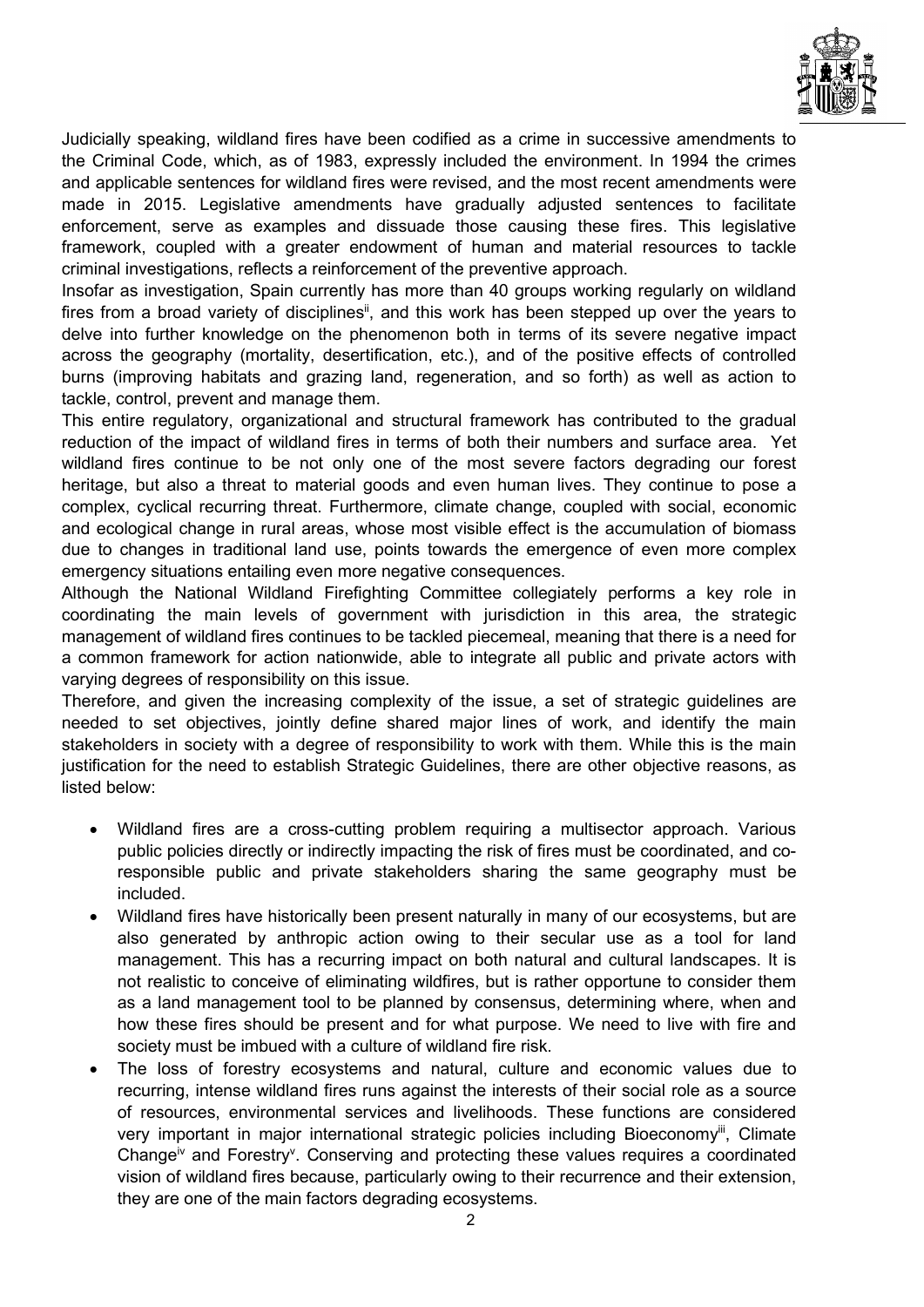

- The new Global Change<sup>vi</sup> related perspectives will lead to increasing risks and greater intensity of wildland fires and will induce the occurrence of multi-emergencies affecting citizens' safety as these disasters are increasingly complex, dangerous and difficult to manage.
- Depopulation, closely linked to the abandonment of traditional land use, and the lack of harnessing forestry resources, gives rise to a transformation of the landscape which often triggers forest structures that are more likely to propagate fire and that diminish opportunities for suppression.
- Anticipation is necessary to manage wildland fires. Not only climate change scenarios must be considered, but also the fact that our forests are continuously transforming both ecologically and socially. Wildland fire management must be suited to these changes and future scenarios must be considered new knowledge and technology.
- Reducing wildland fires' threat to civil society is crucial, both for persons and for goods and infrastructure, and risks to the population must be curbed. Both increasing urban and industrial development near wooded areas (urban-forestry interface), and increasing affluence of the public for recreational purposes makes it more likely for forest fires to pose great risks, and this requires developing measures to enhance the residents' and users' safety, preventing wildland fires from occurring and mitigating their effects.
- Public administrations have gained a great deal of experience in managing wildland fires, making it opportune to capitalize on the knowledge gained. Future actions should be coordinated to better meet objectives more efficiently, in collaboration with research groups. This has a positive effect on the ongoing improvement of the system.
- Public investment publicly allocated to manage wildland fires is high, yet imbalances between prevention and suppression remain and this severely limits their efficacy. Work must be done towards obtaining the best return in terms of efficacy and efficiency, and an approach with silos of prevention and suppression must be replaced by one of comprehensive land management while maintaining investment in rural areas. Furthermore, wildland fire restoration efforts must seek more resistance and resilience to wildland fires.
- Spain has highly experienced and specialized means to deal with wildland fires. Their capacity and safety can be optimized on both an individual and collective basis, as can their mutual cooperation. This should be done on a Europe-wide and even internationally.

# 2. GOVERNING PRINCIPLES OF THE STRATEGIC GUIDELINES

More than half a century's experience in the organized management of wildland fires has allowed for establishing a series of principles, understood as steering strategic guidelines. These principles are as follows:

 Comprehensive management principle Fire is a natural and cultural actor that has historically been present in Spain's ecosystems and cannot be eliminated. Wildland fires must be prevented, and their propagation must be effectively managed and/or avoided. This must be done by reducing undesirable consequences according to preestablished objectives suited to each geography and guided by technical and scientific criteria. In order to do so, comprehensive forestry and rural landscape management is key to achieving resistant and resilient systems in a context of climate and social and economic change. Exclusive suppression policies must be complemented by other proactive policies focused on wildland fire management in rural areas, and integrating prevention and suppression capabilities.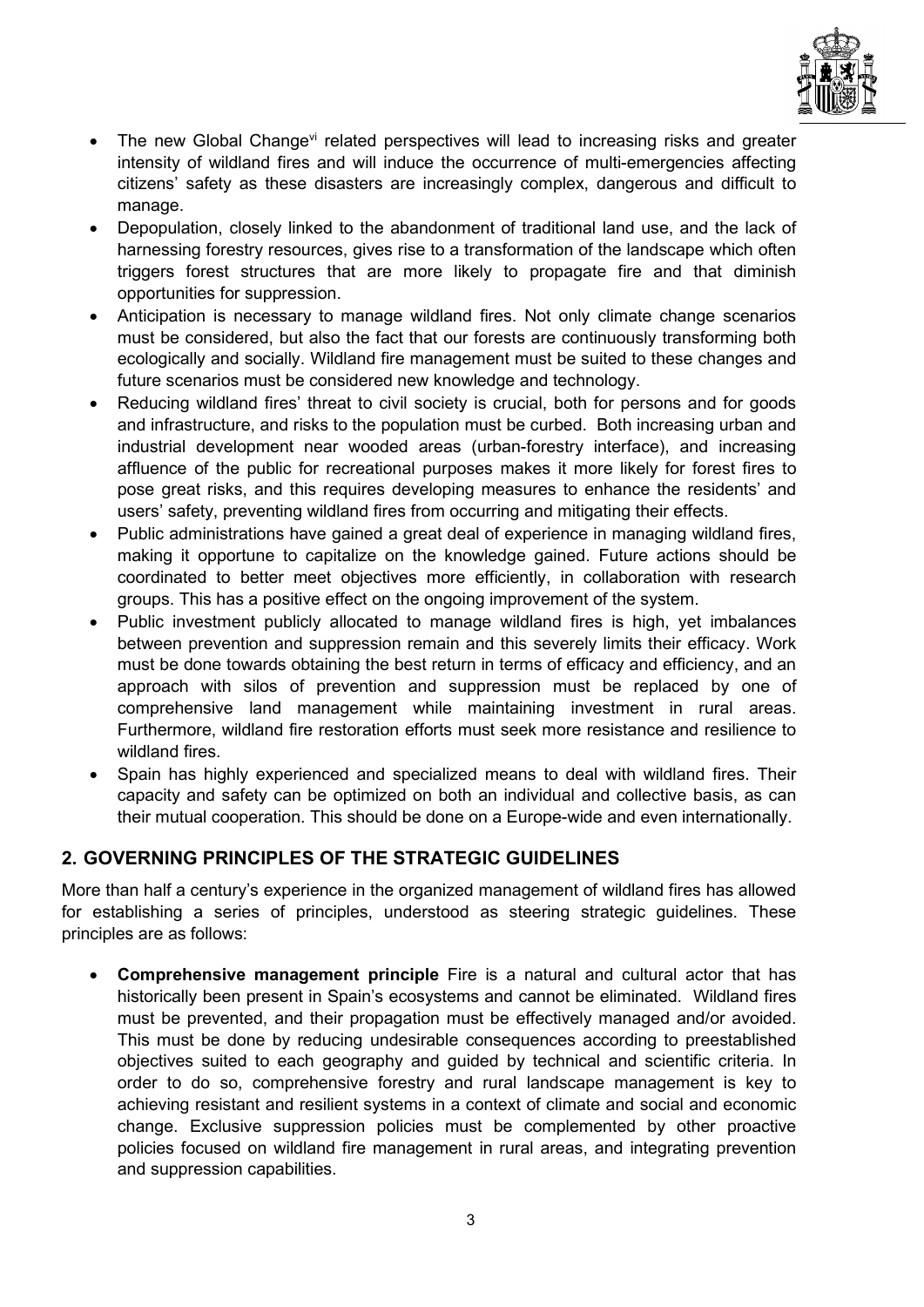

- Social interest in wildland fire management principle The priorities established in decision-making for wildland fire management must be, in this order, the safety of people and equipment, control of emergencies and the protection of goods and the natural surroundings. The common good, understood as that which benefits society as a whole, must prevail in wildland fire management decisions.
- Land sustainability principle Wilderness has economic, environmental and strategic value that is fundamental for society overall and for the rural population in particular. Planned management of wildland fires is imperative to ensure land conservation, protect biodiversity, foster ecosystemic services in natural spaces and preserve the quality of the landscape, and also to contribute to ambitious bioeconomy and rural development objectives set forth in national and international strategies.
- Co-responsibility principle. Wildland fires are complex problems whose effective management requires coordinated action agreed upon by several public and private actors with co-responsibility for the land management. This includes the participation of society and citizens, involved in their own safety. Furthermore, there are different sectoral policies that operate in the geographies that must join forces to contribute to effective wildland fire management, therefore tending towards good governance.
- Adaptation and mitigation principle Wildland fires are a widespread, recurring phenomenon involving alternating cycles. Against a backdrop of evident climate change and ongoing transformation of the social system and landscape, we must stay a step ahead and seek preparedness for the future to find ways to reduce the vulnerability given new scenarios. And we must diminish the factors involved in wildland fire outbreaks and propagation.
- Operative safety principle. Organizations in charge of wildland fire management must ensure that the suppression forces have the capacity to respond, and must anticipate opportunities and efficiently employ resources to sustain their reaction potential and prevent the risk of collapsing. Their operative functionality must be ensured, considering that their social and environmental surroundings are increasingly demanding given the intensity and extension of major wildland fires and their consequences.

# 3. OBJECTIVES

General Objective: reduce the impacts generated by wildland fires' social, economic and environmental effects.

# Specific Objectives:

- 1. Manage the rural geography to achieve sustainability in the face of wildfires.
- 2. Reduce the risk of wildland fires, adapting ecosystems and preparing society for their occurrence.
- 3. Involve other strategic sectoral policies in wildland fire risk management
- 4. Adapt wildland firefighting organizations to the new scenarios and reinforce cooperation
- 5. Further knowledge about wildland fires and their impact on ecosystems
- 6. Foster society's participation and wildland fire management awareness raising

# 4. PRIORITY LINES OF ACTION

Objective 1: Manage the rural geography to achieve sustainability in the face of wildland fire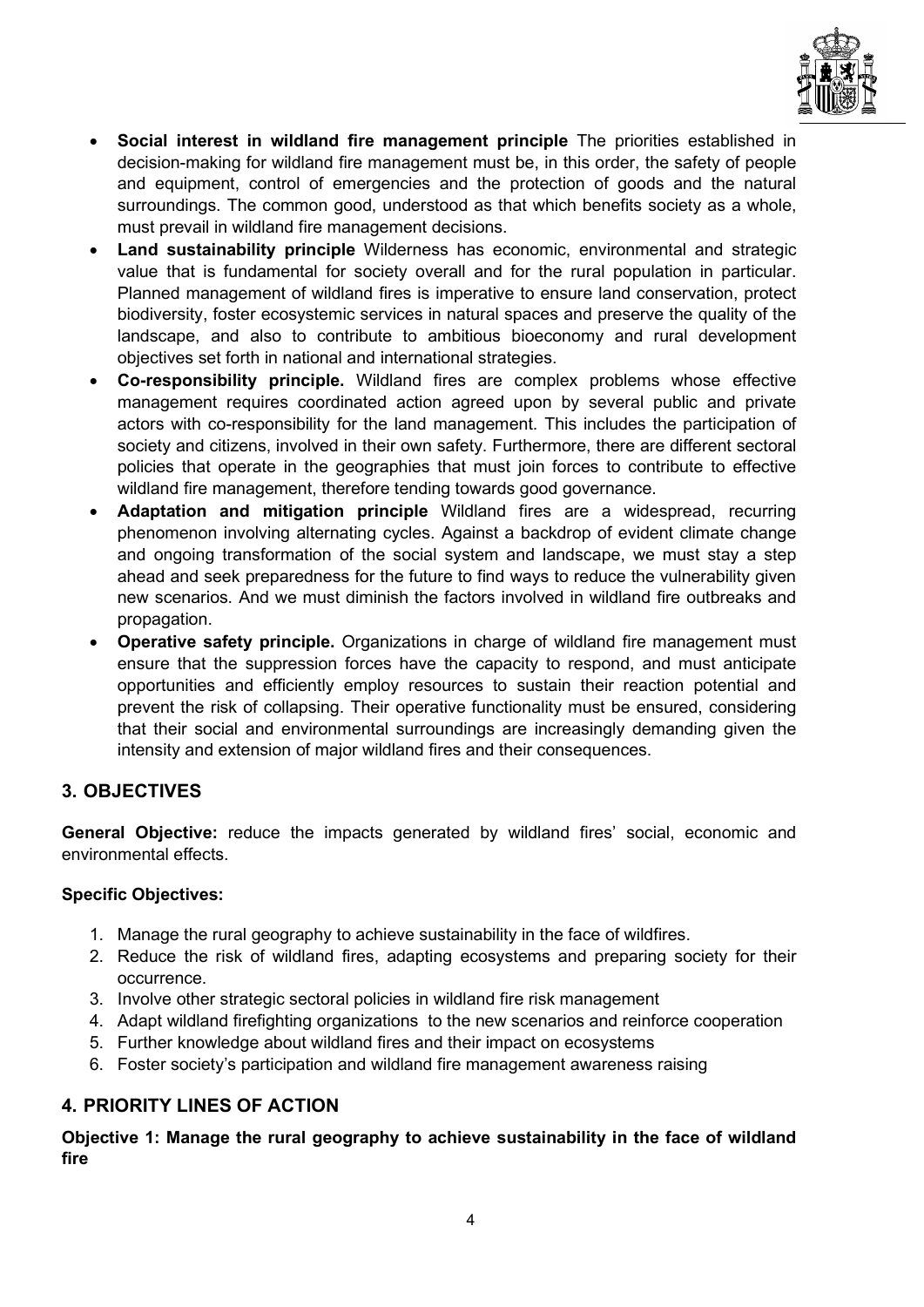

The lines of action under this objective are based on the multi-functional value of forest ecosystems ensured through rural land management to increase resistance and resilience to wildland fires by integrating prevention, suppression and rural development.

- 1. Foster sustainable forest management as a tool to promote the appreciation of forest ecosystems by properly stewarding their resources. This line of action falls in line with strategic initiatives promoting the appreciation of forest systems, including the European Forest Strategy, the Bioeconomy Strategy, and the 2020 Strategy for Europe<sup>vii</sup>. To achieve this, investment and incentives should be enhanced, such as tax breaks accounting for this activity's benefits for society.
- 2. Support the preservation of traditional agriculture, extensive livestock raising and forestry as they contribute to generating land with natural, social and economic value that is less vulnerable to wildland fires, and cooperate in reducing the depopulation of rural and mountain areas. Promoting the figure of active foresters is also advisable.
- 3. Support the appreciation of agricultural and forestry products, including the services and externalities that wildland affords society (support services, provisioning, regulation and cultural services). Stimulate payment for environmental services as a way to impact owners and producers. Support the use of surplus forestry biomass as a source of renewable energy, as well as the use of timber and non-timber products as a means of impacting owners and producers. Foster the use of local and kilometre zero products and develop lines of support for production, promotion, and communication to society.
- 4. Enhance the competitiveness and profitability of forest holdings, providing incentives for business and supporting the host of direct and indirect products to bring about sustained use. Foster or create identity marks for forest products.
- 5. Strengthen or support the co-responsibility of individuals in the forestry management of their wildland through participative management, balancing of interests, and governance. Work on land stewardship and other ways of involving owners in management, particularly in the private sphere.
- 6. Integrate wildland fires in land planning on different levels:
	- o Develop forest resource and wildland fire fighting plans; reach consensus on criteria to identify high wildland fire risk areas as a basis for land planning.
	- o Include forest fires as a management factor in protected natural area plans (natural resource plans, use and management plans, Natura 2000 network plans, etc.), while foreseeing alternatives for intervention to cover conservation needs and risks to people and goods.
	- o Consider wildland fires in urban planning (general urban planning, subsidiary municipal ordinances or partial and special plans as well as building codes) in order to curb or impose conditions on urban development in high risk areas.

#### Objective 2: Reduce the risk of wildland fires, adapting ecosystems and preparing society for their occurrence

This objective includes lines of action contributing to preventing wildland fires or reducing their effects, enhancing the ability of ecosystems and society to confront risk in favourable conditions, minimizing negative consequences, and, when applicable, seizing opportunities generated from their positive effects.

1. Integrate fire in forest planning and prevention in order to minimize the potential effects of major wildland fires. Action contributing to diminishing wildland fires' potential and enhancing conditions for safety in suppression is suggested. This is to be based on concepts such as defining and identifying standard types of wildland fires, factors leading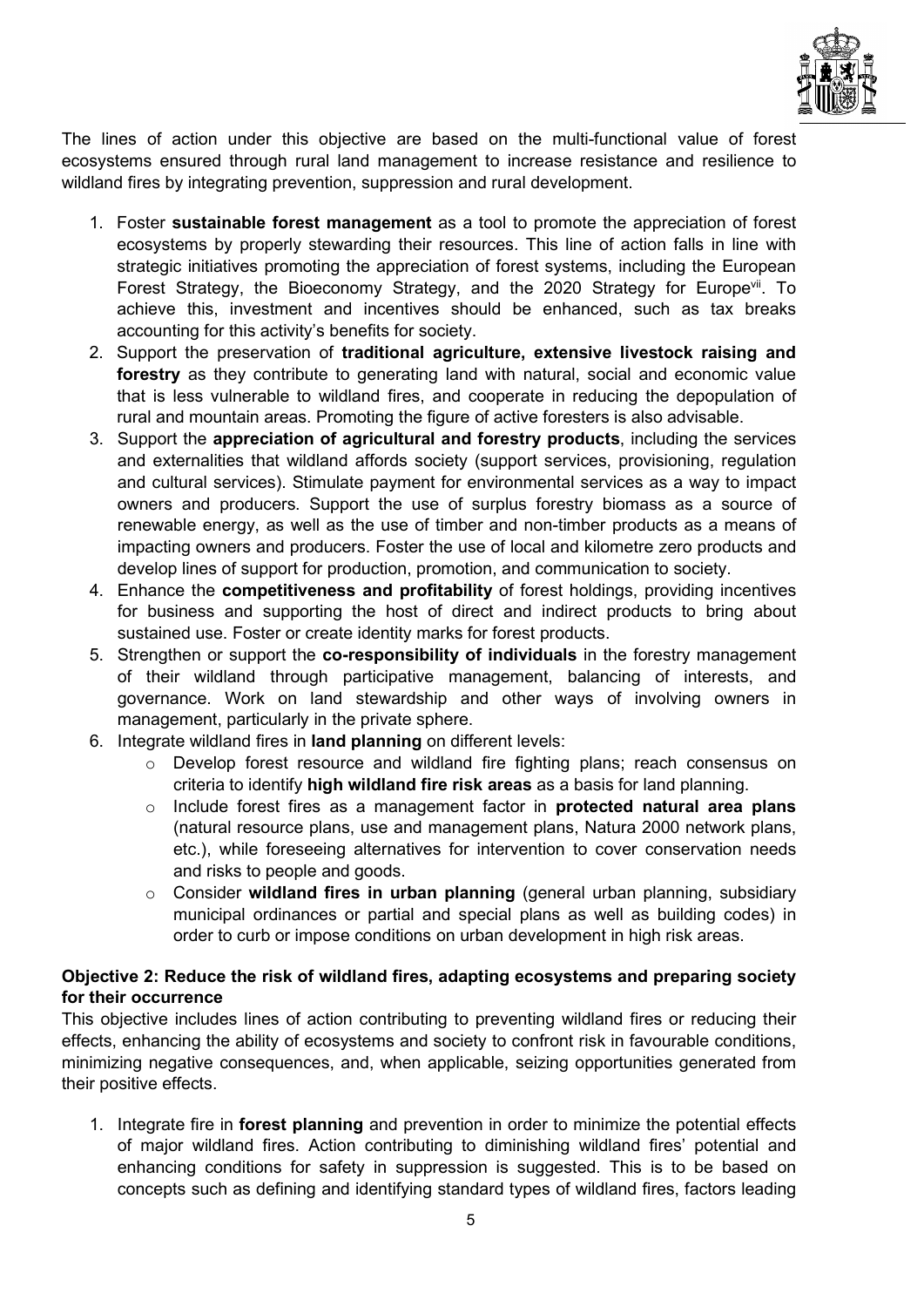

to wildland fire propagation and their hubs, critical points and strategic management pointsviii. Prediction indices and associated mapping need to be developed.

- 2. Land management on a meso and macro scale to reduce the load and continuity of fuel, incentivizing mosaic type landscapes where the likelihood of wildland fires beyond suppression capacity is diminished
- 3. Strengthen prevention based on civil protection by developing local plans of action in accordance with the special plans of the Autonomous Communities, which in turn should be endowed with the necessary technical and financial means.
- 4. Generate risk awareness so that the population living where there is a likelihood of wildland fires, and particularly private owners, become aware of these risks. Support the empowerment of local communities, users and residents to act in self-defence and adopt measures to protect themselves and their goods. This approach pursues the necessary subsidiarity in prevention.
- 5. Foster the adoption of self-protection measures, particularly in urban-forest and industry-forest interface areas where direct responsibility must be required of real property owners or condominium owners in adopting and preserving preventive measures to face wildland fire risks. Regulation on uninhabitability or ceasing of business is also advisable given a lack of legally established protective measures.
- 6. In the context of local forestry management, foster the resistance and resilience of forest cover to wildland fire, through various actions ranging beyond conventional preventive forestry (thinning, clearing, firebreaks lines and areas, hydrants, etc.) and including the use of prescribed burning when advisable as a tool to diversity the landscape. This will consist of stimulating alternatives such as forest area maturity enhancement, species replacement with more adequate ones, more resistant mixed ecosystem development, heterogeneous landscape development through the recovery of agricultural areas, extensive livestock raising promotion, and so forth. In order to do so, financial resources should be sought in existing tools including the Common Agricultural Policy, other structural funds, national and international funding programmes, and private schemes. Participative management and private ownership support are essential.
- 7. Reinforce preventive and dissuasive monitoring and early detection of wildland fires, be they natural or triggered by humans, with support in human and technological means. This will prevent wildland fires from starting and limit their spreading through early intervention.
- 8. Prosecution as a means of sanction and persuasion is essential given the high degree of human intervention in outbreaks. This requires an effort in investigating the causes of wildland fires and in criminal investigations. Action must be taken to complementarily ascertain the profiles of those causing the fires in order to implement measures to modify their behaviour.
- 9. Agreements should be sought to **conciliate interests** and balance out the needs of those living in rural areas (farmers, hunters, rural property owners, etc.) and those demanding environmental services. This will help reduce or eliminate the use of unnecessary or improper fire and provide real alternatives for sustainable land management. This action should be supported by participative management and a true commitment to systematically implement actions demanded by inhabitants of rural areas.

#### Objective 3: Involve other strategic sectoral policies in wildland fire risk management

Wildland fires are a cross-cutting problem requiring responses from different spheres and particularly the involvement of public policies directly or indirectly affecting the same geographical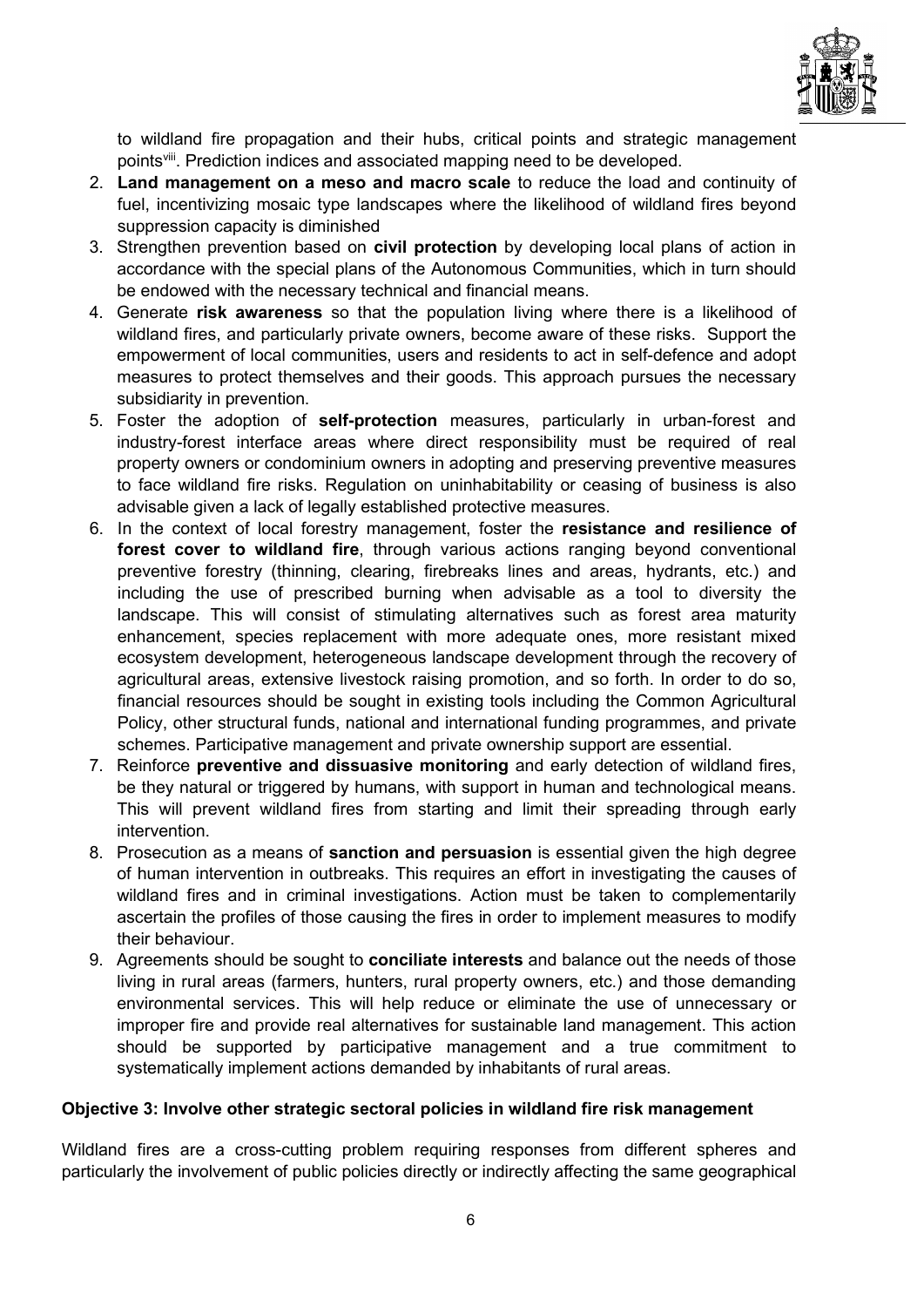

area. The alignment of certain sectoral policies considered strategic is proposed under this objective.

- 1. Territorial policy. Rural depopulation triggers a serious problem in terms of social and geographic imbalances and leads to underutilization of endogenous resources. This contributes to generating landscapes that are more vulnerable to wildland fires given their structure, their composition and their lack of value. In order to turn this around and contribute to more sustainable landscapes and more cohesive rural areas, government measures promoting demographic incentives, employment and the development of public services, infrastructure and communications are necessary, as is the enhancement of cultural identity in those areas. Structural funds allocated for this purpose should be put to actions and/or investment directly impacting wildland fire risk reduction and the reduction of society's vulnerability to wildland fires.
- 2. Agricultural policy. Agriculture, livestock raising and forestry are essential for maintaining a stable social and economic fabric in rural areas. When they are based on productive models with a high natural value, contribute to generating positive externalities, social benefits and dynamic landscapes that limit or reduce the spread of wildland fires. However, certain agricultural and livestock raising practices are behind 43% of the fires and 40% of the surface area burnt annually, and mechanisms must be established to reduce this impact.

The Common Agricultural Policy, through its two pillars, promotes agricultural and forestry unevenly, and among the first one, it also promotes intensive and extensive practices unevenly. This has led to inadequate integration of the issue of wildland fires among the mechanisms for allocating aid. Therefore it seems necessary to stregthen conditionality, encouraging best practice for forestry while also enhancing monitoring and sanctions with a view to withdrawing aid to surface areas affected by intentional fires.

Direct aid and eligible surface areas must be redesigned when they penalize, through the grazing eligibility ratio, to extensive livestock raising that takes advantage of surface areas with woody coverage. Eco-schemes for livestock raising should be also fostered, attaching priority to areas at a high risk of wildland fires. Attaching great importance to small livestock for managing forest fuel warrants encouragement through specific payment enhancement. Furthermore, rural development aid should include the enhancement of the forestry package and encourage payments framed in the figure of territorial farm contracts.

- 3. Industrial and energy policy. Commitments to reduce greenhouse gases causing global warming make it imperative to stimulate the rural bioeconomy by promoting competitive renewable energy, among other initiatives. Wood biomass and forest biomass are sources of renewable energy and have thermal, electric, and solid and liquid biofuel applications as well as industrial applications (fibres, essential oils, biopolymers, organic molecules, etc.). They are extracted in rural areas, thus generating income and jobs that contribute to fixing the population. Incentives must be provided for this harvesting and diverse and sustained supply must be ensured through resource management that preserves productive capacity as well as the natural ecosystem values. In order to attain maximum efficiency in their industrial use, physical-mechanical or chemical processing is required to obtain various products, and this too should be incentivized. Having a national biomass use strategy to support this sector, strategic for its economic, social and environmental function, seems necessary.
- 4. **Environmental policy.** Spain's vast protected Surface area (more than 27%) and its major contribution to the Europa Natura 2000 network entail both a requirement and an opportunity in wildland fire management through this policy. Management tools should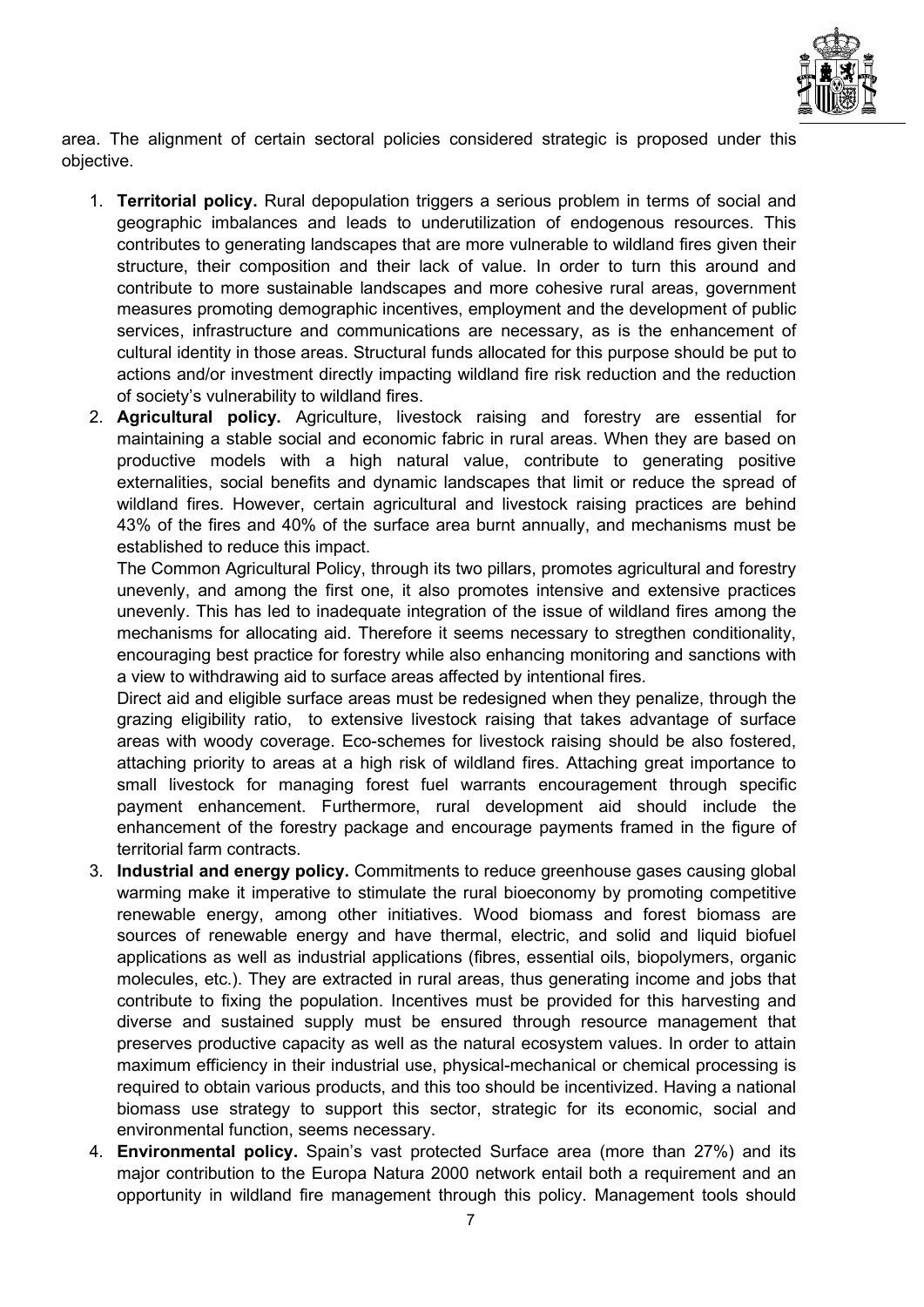

include aspects related to wildland fire management (burn plans and use of fire) and the development of prevention and early action strategies agreed by those in charge of conservation and suppression. Procedures should be simplified to achieve their implementation, and conservation objectives should be harmonized with the need to intervene in the event of a wildland fire. Control and planning are needed, as is adequate prevention and conservation investment and the management of investments made. Furthermore, exchange of knowledge is needed as is the joint work of professionals involved in protection and in firefighting. It seems advisable for coordination bodies to be established to facilitate the work of these different professionals.

- 5. Education policy. Forest ecosystems' qualitative and quantitative importance for society owing to the goods and services they generate make it imperative for all school curricula to include these aspects in order to recover society's ties with nature. Basic knowledge in this field would enable us to overcome the dichotomy of views that rural and urban society have of wildland areas. It would convey the importance of these areas due to the value of their resources, their extraction and sustainable management and conservation. Furthermore, wildland fires, despite their recurrence, are not very well understood by the public at large, particularly urban population. People must be taught to live with fire and a sense of risk must be imbued in societies living in contact with nature given that this threat is very difficult to eliminate, particularly in Mediterranean areas.
- 6. Judicial policy. The high proportion of wildland fires caused by human action make criminal investigation an essential tool to identify those responsible and establish mechanisms to dissuade further action of this type and reduce the number of outbreaks. Investigative work must be reinforced to achieve greater rates of ascertaining the causes of wildland fires in order to combat impunity in the event of arson and also to further knowledge of the psychological and social profile of the arsons. This will help identify them and therefore **improve social prevention policies**. It is advisable to stregthen cooperation of those in charge of both criminal and administrative investigations into wildland fires with a view to exchanging information, developing prevention and monitoring, and stimulating judicial action, among other measures. Furthermore, the use of prescribed fire as a management tool requires enhancing the legal certainty involved.
- 7. Urban planning policy. The increase of urban-forest interface zones is linked to an increase in the risk of wildland fires in many areas. This has implications for both individuals and their property (population risk), and increases the likelihood of scenarios that surpass first respondents' suppression capacity. Urban planning authorities must integrate wildland fire risk into their planning, establish appropriate land use, limit or place conditions on new settlements, and require prevention and self-protection measures. Basic building standards should include specifications of the appropriate conditions and materials for building in order to protect homes and facilities while serving to establish adequate self-protection measures. Thus urban-forest interface areas will cease to pose a threat or potentially overwhelm suppression operations and become fire management opportunities. Mapping inhabiting of forests is a necessary tool to identify the most vulnerable areas.
- 8. Emergency management policy. In organising emergency responses to wildland fires, the standardized, coordinated intervention of all of the operatives involved (suppression forces, local, regional and national security corps and forces, the Military Emergency Unit (UME), health personnel, civil protection, etc.) must be ensured through measures including standardized training, organized communication and proper treatment and dissemination of information.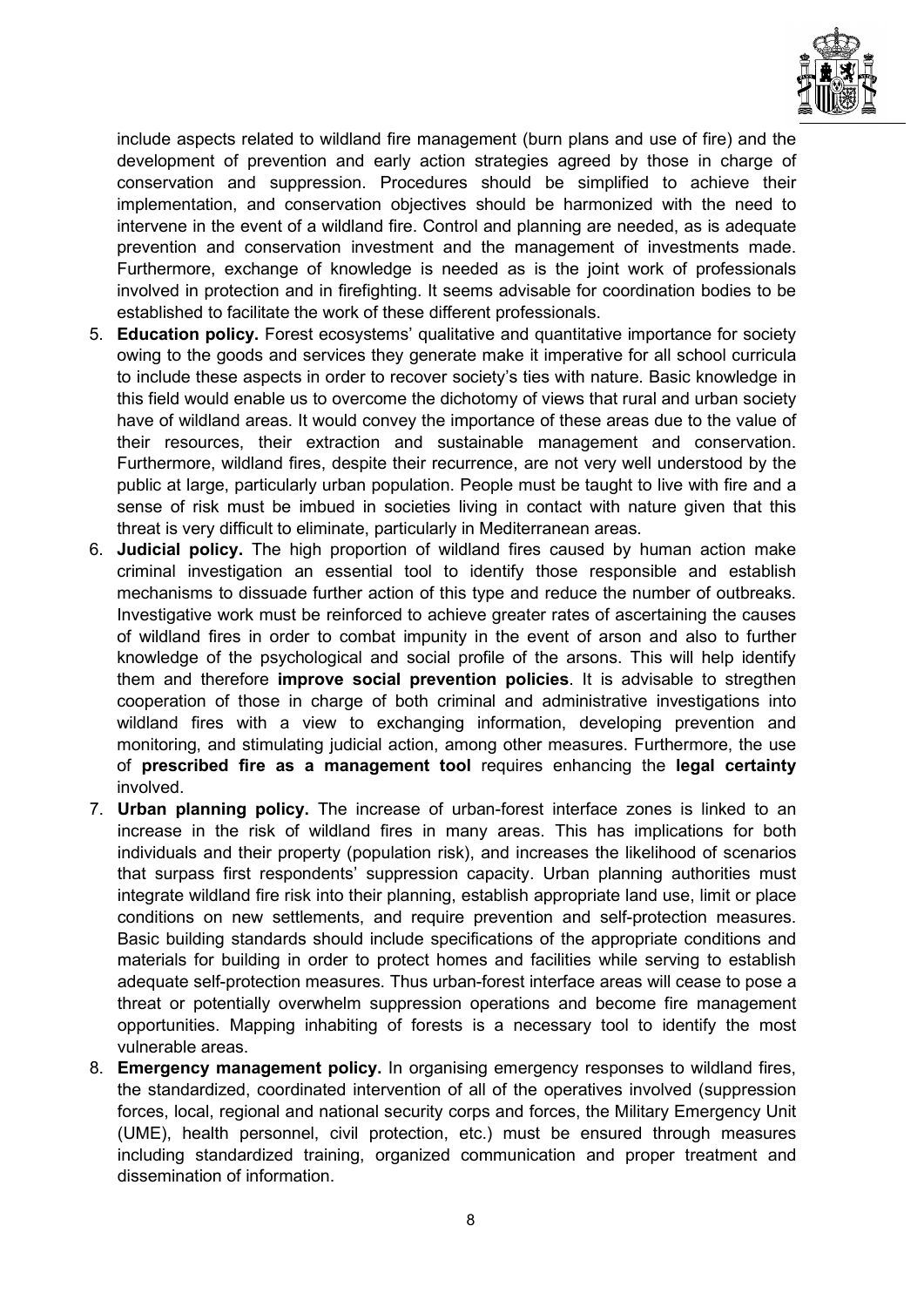

## Objective 4: Adapt wildland firefighting organizations to the new scenarios and strengthen cooperation

New climate change scenarios can give rise to wildland fires that surpass the capacity of suppression. This is understood not merely in terms of diminishing the effectiveness of tactical operations, but also in terms of the possibility of strategic planning of action, decision-making, managing and governing suppression resources, and establishing proactive strategies.

While Spain has longstanding experience in managing wildland fires and a broadly human and material resources for doing so, which it does not currently seem advisable to augment, it is imperative to improve the various organisations' synergies and integration in order to gain in operativity. This is addressed in the following strategic action tracks:

- 1. Strengthen the work of and cooperation with the National Wildland Firefighting Committee, made up of the General Central Administration and the Autonomous Communities, providing it with the ability to generate technical documentation, and to made decisions and issue recommendations.
- 2. Establish National Support Teams for Incident Commanders, made up of technical experts in the regional organizations that can plan, run strategic analysis and perform advanced technical fire operations to support Autonomous Communities in proactively managing complex wildland fires.
- 3. Facilitate the exchange of knowledge and experiences among wildland fire management professionals through the development of technological information and communication platforms enabling knowledge to be shared.
- 4. Spain has a large number of aerial resources, with a high suppression potential, broadly distributed across its geography. Efficient allocation of suppression investment should envisage distribution according to the needs of each geography. Risk, efficiency, efficacy, economic and operational criteria should be applied to optimize work and minimize costs. Also, in the medium to long term, the renewal of the fleet of aerial resources will need to be addressed either due to the obsolescence of current aircraft or to new technological developments.
- 5. Establish national framework agreements for contracting suppression services and supplies (materials, goods and equipment) for various administrations in order to more efficiently allocate public investment.
- 6. Considering the large amount of land resources currently available, they are relatively heterogeneous suppression units whose operative capacities are not defined, making inter-regional or international cooperation extremely difficult. To facilitate this interaction, the suppression units must be qualified uniformly according to their operative capacity<sup>ix</sup>.
- 7. Bearing in mind the high number of aerial resources operating in Spain and their high confluence in certain fires, a common **aerial coordination protocol** is required, as recommended by the Research Committee on Civil Aviation Accidents and Incidents (CIAIAC). This protocol should mainly pursue the harmonization of functions, responsibilities and requirements for training experience for the person in charge of coordinating aerial resources. The protocol should be tailored to the gradual roll-out of the emergency management system and the standardization of aerial coordination procedures enhancing safety, efficacy and efficiency of suppression operations, given their complexity. With a view to aerial operation safety, unequivocal radio indicators for participating aerial resources are particularly important. Proper regulation on areas surrounding air bases as of the use of drones for suppression and around air bases is also important.
- 8. Improving the exchange of information between administrations on wildland fires, allocation of suppression resources, and monitoring of their positions is advisable as a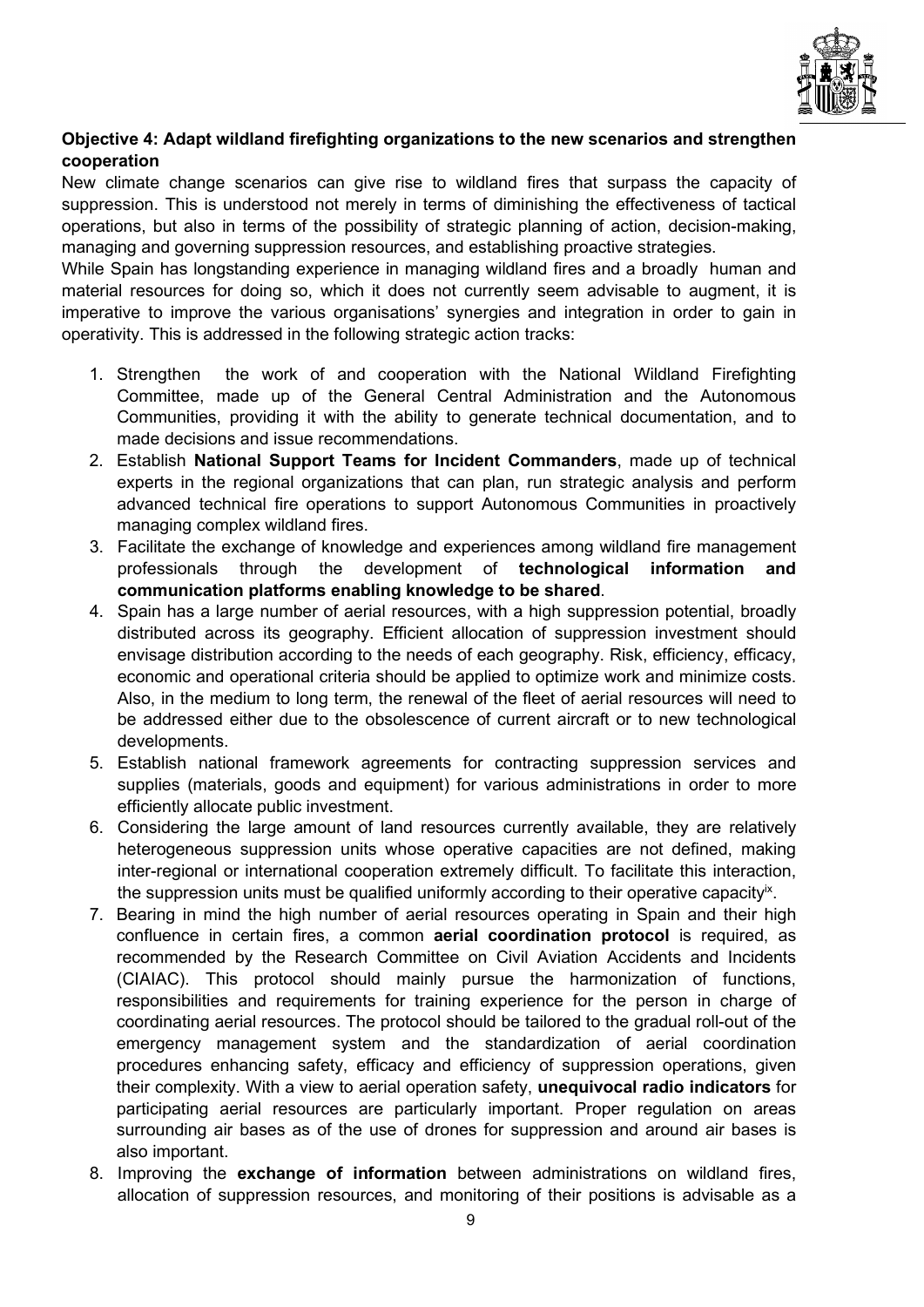

way to enhance the operational safety and the efficiency of interventions. This improvement should be underpinned by swifter, transparent flows of information and the convergence of the currently used emergency management systems. Here it is important to support the role of the Spanish Government's National Information Coordination Centre on Wildland Fires as an interlocutor for Spain and other countries for information about active wildland fires in real time, weather conditions and resources deployed both across Spain and abroad.

- 9. Increasing the efficacy, efficiency and safety of wildland firefighting requires the convergence of emergency management systems (Incident Command System as it is known in English) that various Autonomous Community currently use. In this regard, it is essential for the National Wildland Firefighting Committee to reach a consensus, with the support of the responsible authorities, on the mutual recognition of the training, skills and qualifications of the main suppression positions. Shared procedures and protocols must also be developed to facilitate the management of each wildland fire based on its location, intensity, impact on the affected habitats, and social and environmental context.
- 10. Historical information on wildland fires is key in order to analyse this phenomenon, prevent it from occurring, and take decisions during an emergency. This requires ongoing improvement in the gathering and accuracy of data for wildfire statistical records and particularly the General Wildland Fire Statistics. It is advisable to improve data gathering including automatic capturing of data from other sources (mapping, meteorology, etc.) as well as the compatibility and convergence of the different Autonomous Communities management information systems and to enhance analysis and processing capabilities.
- 11. Effective interpretation of the behaviour of wildland fires and forecasting their development is key to working safely and planning and adapting suppression and fire control tactics. Shared protocols for the analysis units should be established for this purpose. This includes the development of operative maps whose shared legends must first be agreed. The use of **new technology** must be continuously incorporated, including wildland firefighting as a way to simulate the propagation of the fire. Weather forecasts, remote detection or RPAS, and systems for analysing large volumes of data should also be incorporated.
- 12. The complexity of the problems and their related uncertainties require staying one step ahead of complex scenarios by preparing the crews through emergency simulations and organizing coordinated responses involving various actors in each geography (national government, autonomous communities, owners, civil society). As a measure to prepare the crews, it is recommended that mechanisms be established to facilitate expert exchanges between administrations in order to share knowledge and experience. Convergence of the crews should be fostered and National Support Teams established to benefit the operations.
- 13. The suppression units (fire brigades, engine crews, etc.),. have experienced a process of increasing urbanization of their members, as their ties with rural areas and the rural population have been diminished. This comes in detriment to their efficacy as they are essential actors in their geographies due to their knowledge of and familiarity with the community. Policies are needed to prevent rural exodus. These policies should foster and prioritise units made up of workers based in rural areas.
- 14. Ongoing training of the suppression units is key for improving their performance and safety. Among the various areas of training needed, progress should be made on the human factor, with special attention paid to developing mechanisms to take care of the emotional needs of those who experience adverse, traumatic situations with a view to facilitating their recovery. Furthermore, others should be trained, including professionals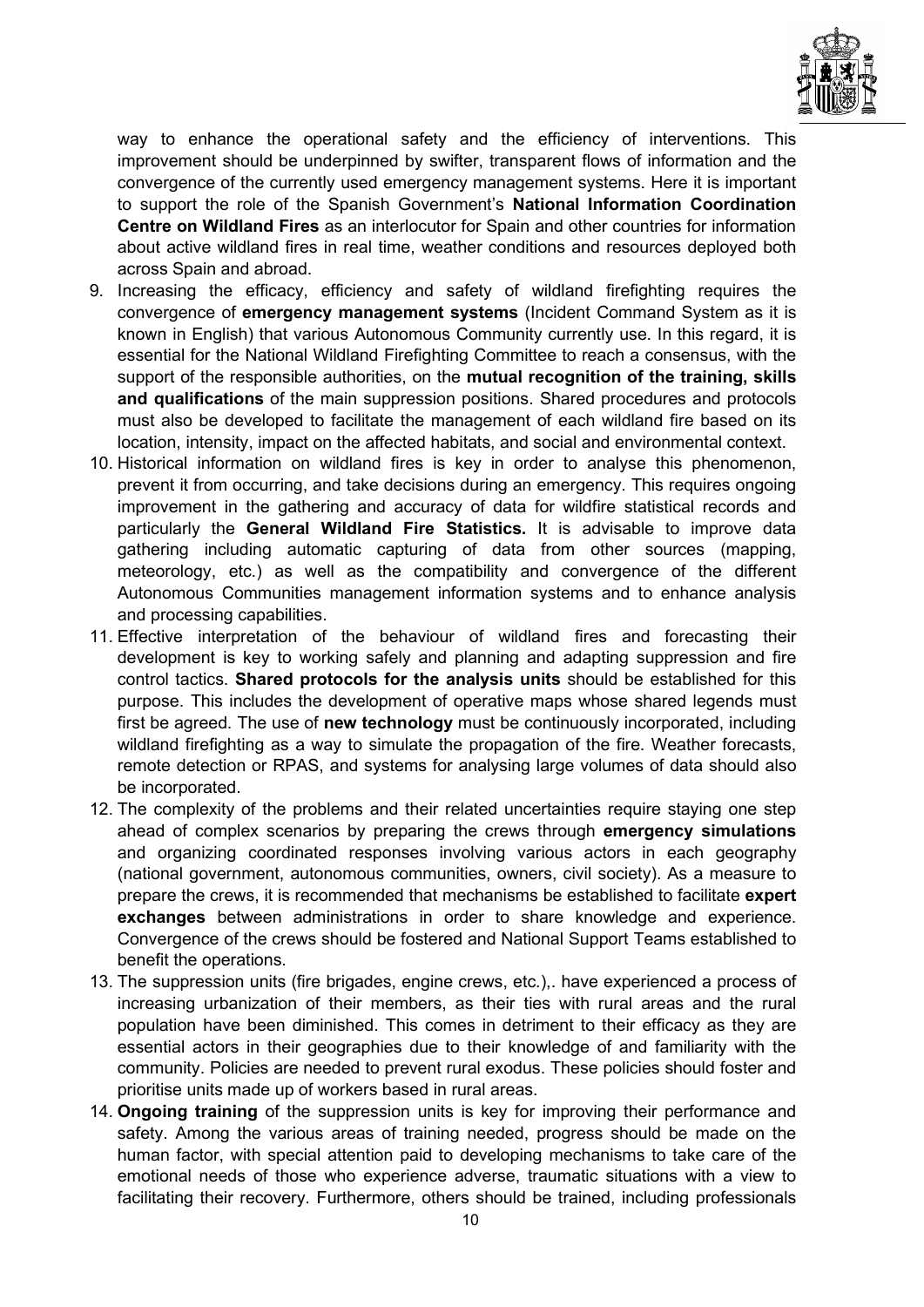

in wildfire fighting management working locally, such as security forces, managers of protected natural areas and farmers.

As a member of the European Union with broad experience internationally, Spain must work on cooperation, mutual effort, and the ongoing preparation of crews in different countries, and particularly along the following lines.

- 15. Support and contribute to shared international protocols for operating in wildland fires where the surpassing of the country's own means requires resources from different countries to be used.
- 16. Support and enhance wildland firefighting modules, equipment and experts within the European Civil Protection Mechanism. The wildland Firefighting Assessment and Advisory Team (FAST) stands as a significant example of how national knowledge and experience can be put to the service of other countries facing complex situations and also as an expression of our country's solidarity.
- 17. Related to the previous point, strengthen the commitment of Spain's public administrations to generate a national database of experts in wildland firefighting, coordinated by the central government. These experts would be available to participate in international missions both as responders and as advisors.
- 18. Perform ongoing preparation and coordination work through the implementation of simulations and exercises to bring about greater effectiveness, efficiency and safety. The participation of Spain's regional administrations, under the leadership of the central government, is imperative in order to enhance capacity and integrate into other international crews.
- 19. Spain's experience and the potential for learning from other countries with similar problems makes it imperative to expand international exchange and training both with European and Mediterranean countries, and with the Americas and the rest of the world.

#### Objective 5: Further knowledge about wildland fires and their impact on ecosystems

Wildfires are complex phenomena due to the host of factors involved and to uncertainties tied to processes of change. This makes research, innovation and development, in addition to the dissemination of knowledge, key to improving our understanding of wildland fires and finding new tools to manage them. At least the following strategic lines are put forward for doing so.

- 1. Given wildland fires' social, economic and environmental repercussions, increased financial investment must be made in related research as a way of improving our capabilities to tackle the phenomenon and of maintaining our international leadership.
- 2. Strategic research goals must be defined for wildland fires, and must be aligned with the main needs identified by the administrations with jurisdiction. This applied research must be undertaken with wildland fire and land managers to generate synergies enabling true knowledge transfer and the effective applicability of the outcomes.
- 3. In line with this, and given that Spain's wildland is basically burned due to social, cultural, economic and political factors giving rise to a phenomenon known as the sociology of fire, social and economic research should be a priority. Also, basic, uniform mapping of Spain's entire geography is needed on aspects that are key to wildland fires, such as airbases, defence infrastructure and management areas, in addition to areas at a high risk of wildland fires, ecological or socio-economic vulnerability, or fuel models, and so forth.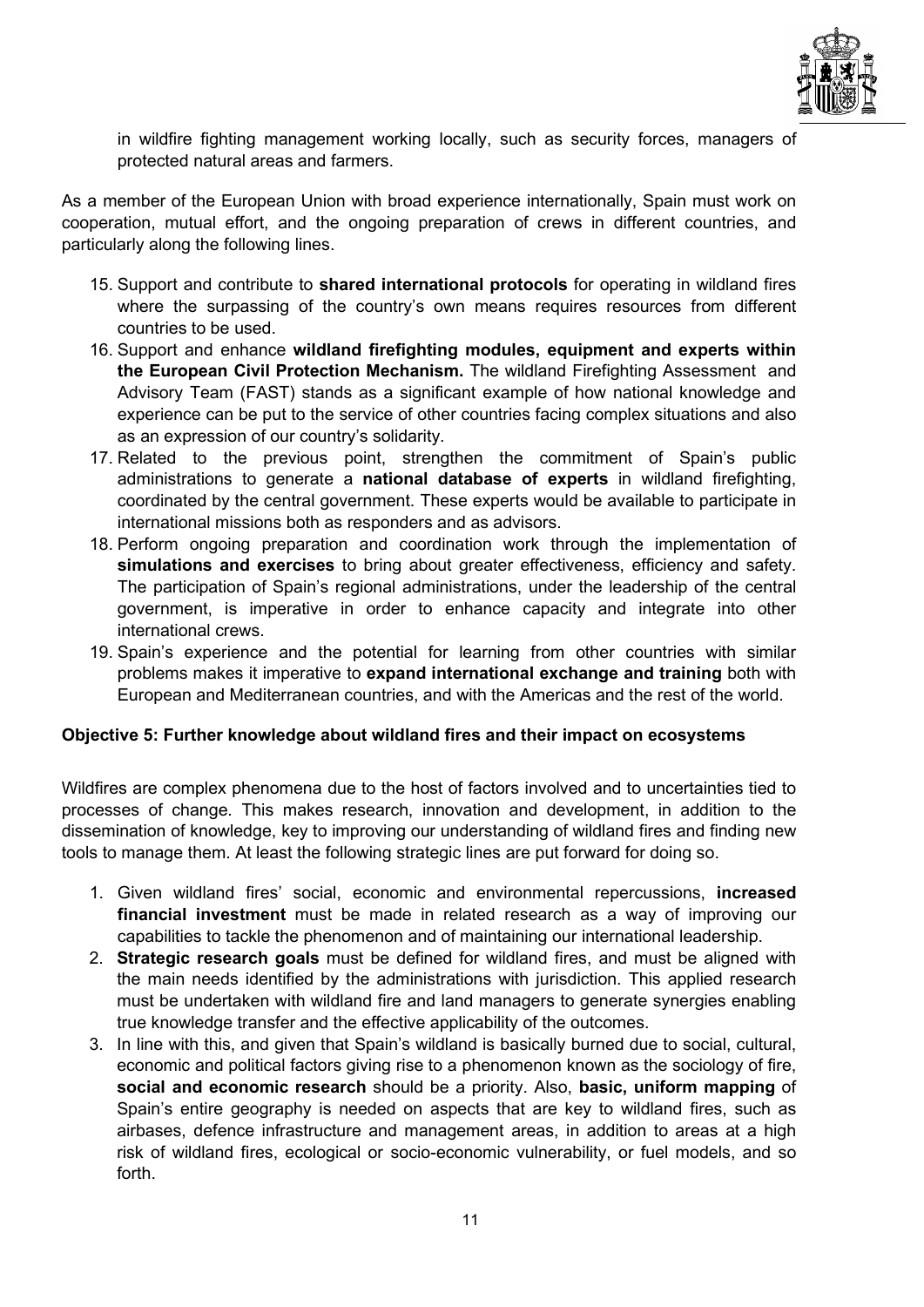

- 4. Given the numerous researchers and experts in this field, mechanisms to share information and knowledge must be generated for effective exchange between the public and private sectors, making it advisable to establish periodic national specialised fora.
- 5. Given the high figures reflecting lack of knowledge or inaccurate knowledge of the causes of wildland fires, particularly in certain geographies, research on their causes and motivation must be stepped up as a key to understanding wildland fires and adapting the appropriate management mechanisms. Enhanced endowment of human and other resources is required as well as interaction and exchange of information between teams of investigators, particularly security forces and judicial instances. Causes incorporated into forestry statistics must be harmonised with those in the criminal field and the various psychosocial profiles of arsons must be defined and standardized in order to be able to find predictive relationships to help those in charge to identify those responsible for the wildland fires, thereby increasing the likelihood that the facts can be established judicially.
- 6. In the field of technology, improvement efforts must continue to be made, specifically in fleet monitoring and remote satellite detection or detection by air-carried elements. This improvement also applies to the processing of spectral images, fire behaviour simulation, riskindexes linked to different forestry, phenological and atmospheric variables, fuel model generation, indexes for vulnerability, danger and inhabitability linked to the urbanforest interface, analysis of major series of historical data (Big Data), improvement of the technical prescriptions of the use of fire both in suppression and prevention, etc.

### Objective 6: Foster society's participation and awareness raising in wildland fire management

Wildland fires affect ecosystems but also have a social nature because at their origin is a confluence of social circumstances and their repercussions directly or indirectly affect society. Their proper management thus requires the involvement of citizens at large who must become aware of the phenomenon, its causes and its consequences, and participate co-responsibly in wildfire management.

Participation and collaboration mechanisms must therefore be established with other groups indirectly involved in wildland fire management, for instance:

- Owners and those making use of rural areas, represented by different associations.
- Various land managers including those responsible for protected natural areas, land planning or farming, forestry and grazing.
- Those in charge of urban planning and infrastructure design in addition to actors that establish, regulate or supervise action impacting self-protection (architects, environmental impact evaluators, urban planners, city councillors, etc.)

Mechanisms for participation, collaboration, training and awareness raising:

- 1. Establish fire boards for active, direct participation of the groups and managers involved.
- 2. Foster basic forest education for society as a whole given forest ecosystems' quantitative and qualitative importance. The integration of basic knowledge on the economic, social and environmental importance of forest ecosystems should be included in school curricula from an early age to permeate society with awareness as to the importance of forests.
- 3. Target the population at large for forest awareness through adequate, ongoing dissemination and communication to dispel myths. The figure of wildland fire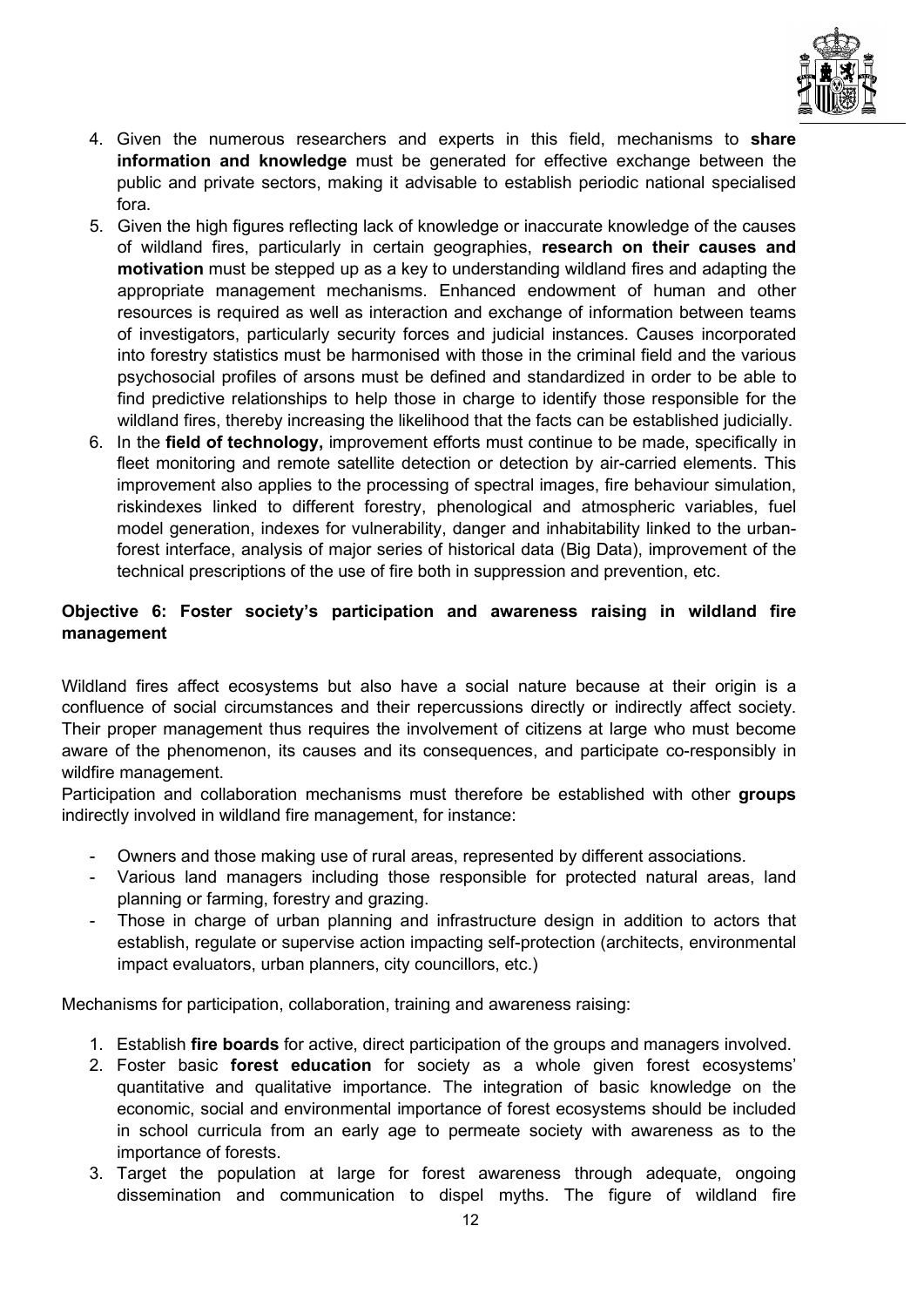

management informants must absolutely be made more salient so that media can objectively inform the public about emergencies underway and preventive action.

- 4. Foster a risk mindset on the occurrence of wildland fires both generally but also particularly in towns and villages in contact with forests. This must take hold as a way of raising awareness about a recurring problem and take co-responsibility in reducing their vulnerability.
- 5. It is fundamental for public administrations to run ongoing cyclical awareness raising campaigns aimed at the population at large and also at specific groups as a reminder of the occurrence of wildland fires and as a way of pressing their consequences and modifying or dissuading risk-inducing behaviour. This generates an understanding of the preventive usefulness of forestry extraction and prescribed burns, enhances the protection of the population, and, in short, contributes to reducing the impacts of wildland fires. It is also advisable to involve other influential public and private actors (the media, major companies in other sectors, and so forth), but only after they have been basically trained so that objective and truthful language is used. Furthermore, it would be advisable for the comprehensive cost of wildfires (including the loss of natural goods and materials as well as the cost of suppression), to be properly appreciated and disseminated to the public in order to make it aware of the wildland fires' economic consequences.
- 6. Support organized volunteering in prevention and suppression, integrating it in regional or local civil protection systems or other organized structures. The volunteers should have standardized, ongoing training, particularly in self-protection.